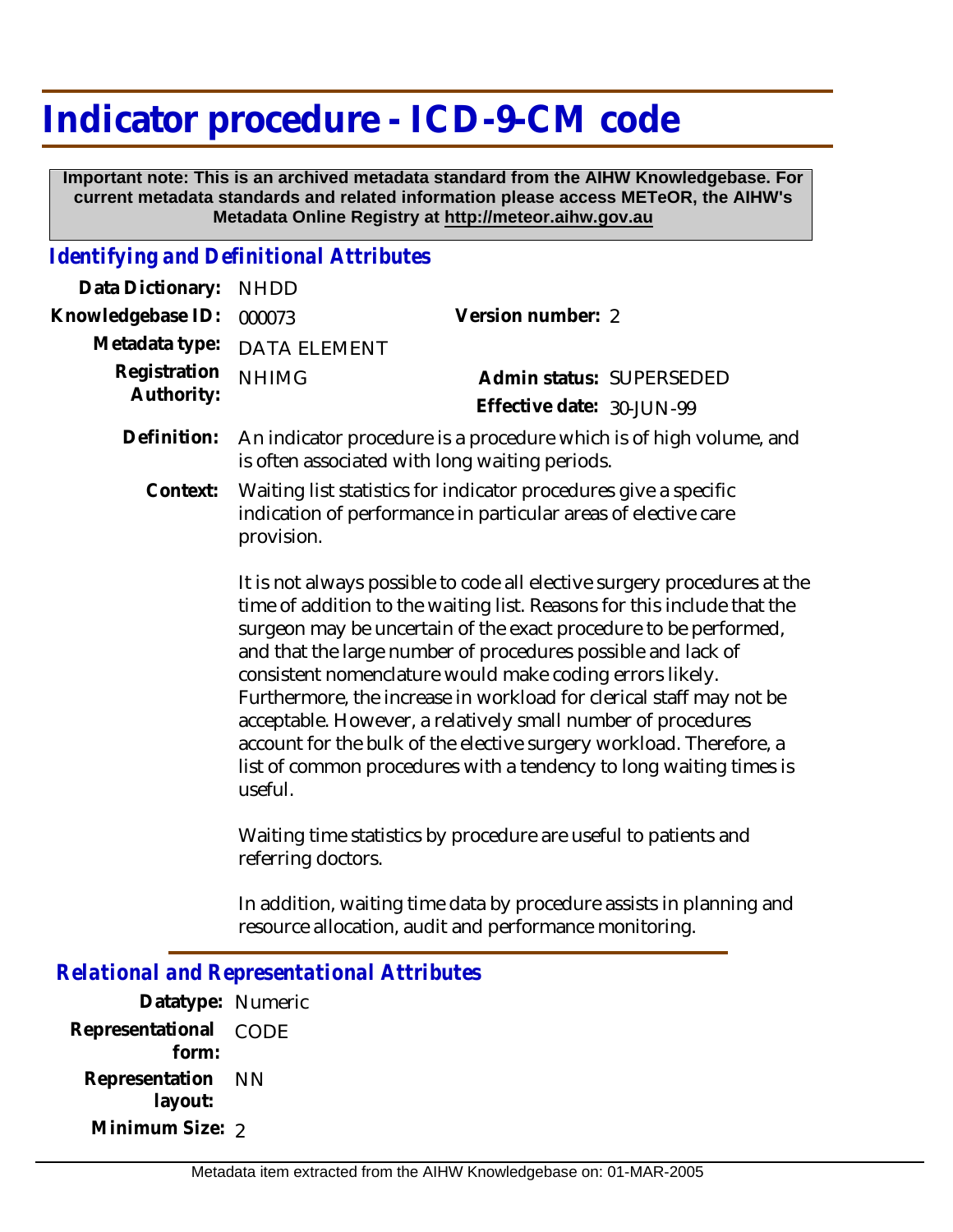| Maximum Size: 2 |    |                                       |
|-----------------|----|---------------------------------------|
| Data Domain: 01 |    | Cataract extraction                   |
|                 | 02 | Cholecystectomy                       |
|                 | 03 | Coronary artery bypass graft          |
|                 | 04 | Cystoscopy                            |
|                 | 05 | Haemorrhoidectomy                     |
|                 | 06 | Hysterectomy                          |
|                 | 07 | Inguinal herniorrhaphy                |
|                 | 08 | Myringoplasty                         |
|                 | 09 | Myringotomy                           |
|                 | 10 | Prostatectomy                         |
|                 | 11 | Septoplasty                           |
|                 | 12 | Tonsillectomy                         |
|                 | 13 | Total hip replacement                 |
|                 | 14 | Total knee replacement                |
|                 | 15 | Varicose veins stripping and ligation |
|                 | 16 | Not applicable                        |

Guide For Use: These procedure terms are defined by the ICD-9-CM (Australian version, 2nd Edition, July 1996) codes which are listed in Comments below. Where a patient is awaiting more than one indicator procedure, all codes should be listed. This is because the intention is to count procedures rather than patients in this instance.

> These are planned procedures for the waiting list, not what is actually performed during hospitalisation.

Although this data element has been superseded by Indicator procedure - ICD-10-AM code, Version 3, it remains an acceptable interim standard (until 30 June 1999) for use by those States and Territories that will not be implementing ICD-10-AM on 1 July 1998.

**Verification Rules:**.

Related metadata: is used in conjunction with Principal procedure - ICD-9-CM code version 3

supplements the data element Waiting list category - ICD-9-CM code version 2

has been superseded by Indicator procedure version 3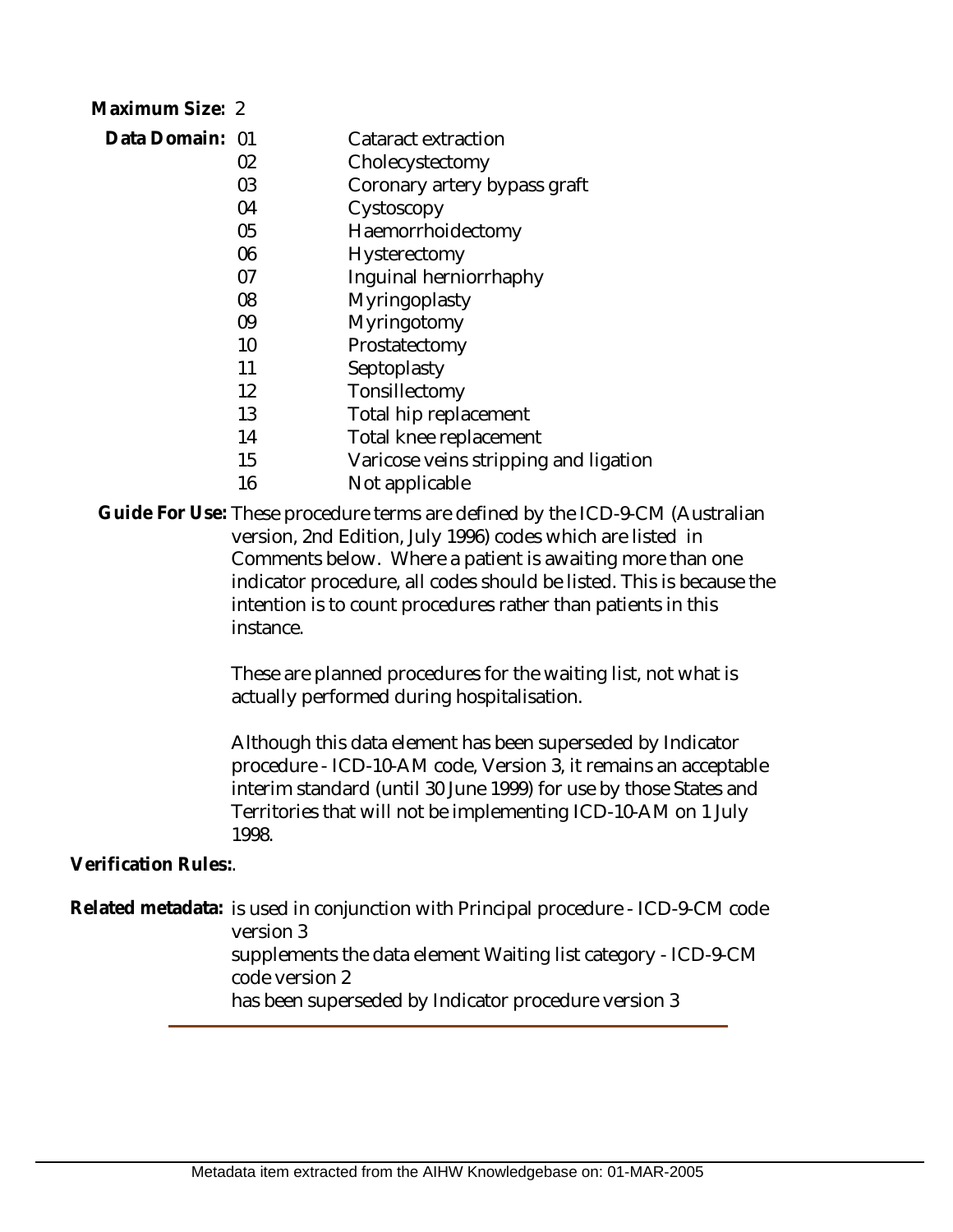## *Administrative Attributes*

Source Document: Australian Version of the International Classification of Diseases, 9th Revision, Clinical Modification, published by the National Centre for Classification in Health (1996) Sydney.

**Source Organisation:** National Health Data Committee

Comments: The list of indicator procedures may be reviewed from time to time. Some health authorities already code a larger number of waiting list procedures.

ICD-9-CM CODES FOR THE EXCLUDED PROCEDURES:

Organ or tissue transplant procedures

33.51, 33.59, 33.6, 37.51, 37.59, 41.00, 41.01, 41.02, 41.03, 41.04, 41.91, 41.94, 50.51, 50.59, 52.80, 52.81, 52.82, 52.83, 55.61, 55.69

Procedures associated with obstetrics (e.g. elective caesarean section, cervical suture)

66.98, 67.13, 67.5, 68.11, 68.12, 69.96, 72.0, 72.1, 72.21, 72.29, 72.31, 72.39, 72.4, 72.51, 72.52, 72.53, 72.54, 72.6, 72.71, 72.79, 72.8, 72.9, 73.01, 73.09, 73.1, 73.21, 73.22, 73.3, 73.41, 73.42, 73.49, 73.51, 73.59, 73.6, 73.8, 73.91, 73.92, 73.93, 73.94, 73.99, 74.01,74.02, 74.11, 74.12, 74.2, 74.4, 74.91, 74.99, 75.0, 75.11, 75.12, 75.2, 75.31, 75.32, 75.33, 75.34, 75.35, 75.36, 75.37, 75.4, 75.50, 75.51, 75.52, 75.61, 75.62, 75.69, 75.7, 75.8, 75.91, 75.92, 75.93, 75.94, 75.99

Cosmetic surgery, i.e. when the procedure will not attract a Medicare rebate

08.86, 08.87, 18.5, 85.31, 85.32, 85.50, 85.51, 85.52, 85.53, 85.54, 85.6, 86.02, 86.64,86.82, 86.83, 86.87, 86.92

Biopsy of:

- kidney (needle only) 55.23

- lung (needle only) 33.26
- liver and gall bladder (needle only) 50.11, 50.91, 51.12

Bronchoscopy (including fibre-optic bronchoscopy)

29.11, 31.41, 31.42, 31.43, 31.44, 32.28,33.21, 33.22, 33.23, 33.24, 33.27, 33.91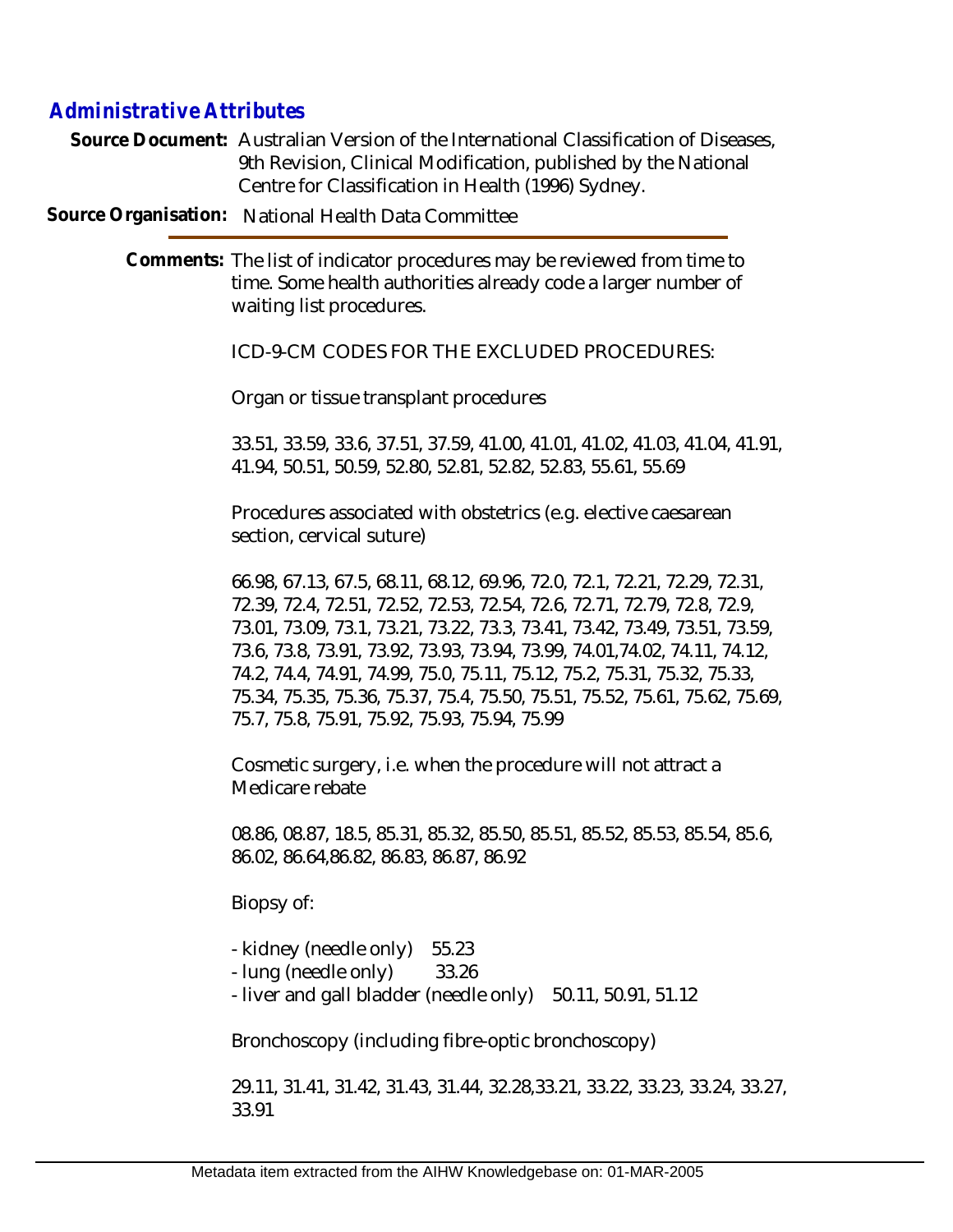Peritoneal renal dialysis; haemodialysis

54.98, 39.95

Endoscopy of :

- biliary tract, endoscopic retrograde cholangio-pancreatography (ERCP)

51.10, 51.11, 51.14, 51.15, 51.64, 51.81, 51.84, 51.85, 51.86, 51.87, 51.88, 52.13, 52.14, 52.21, 52.93, 52.94, 52.97, 52.98

oesophagus (oesophagoscopy)

42.22, 42.23, 42.24, 42.33, 42.34, 42.92

small intestine (duodenoscopy)

44.22, 45.11, 45.12, 45.13, 45.14, 45.16, 45.30

stomach (gastroscopy)

43.41, 44.12, 44.13, 44.14, 44.43, 44.45

large intestine (colonoscopy, proctosigmoidoscopy, sigmoidoscopy, anoscopy)

45.22, 45.23, 45.24, 45.25, 45.42, 45.43, 45.44, 48.22, 48.23, 48.24, 48.31, 48.32, 48.33, 48.34, 48.35, 49.21, 49.31

Miscellaneous cardiac procedures

37.21, 37.22, 37.23, 37.26, 37.27, 37.70, 37.71, 37.72, 37.73, 37.74, 37.75, 37.76, 37.77, 37.78, 37.79, 37.80, 37.81, 37.82, 37.83, 37.85, 37.86, 37.87, 37.89, 38.20, 38.22, 39.66, 39.90

Endovascular interventional procedures

36.01, 36.02, 36.05, 36.06, 36.07, 38.91, 38.93, 38.94, 38.95, 38.96, 38.99, 39.92

Urethroscopy and associated procedures

57.94, 57.95, 58.22, 58.31